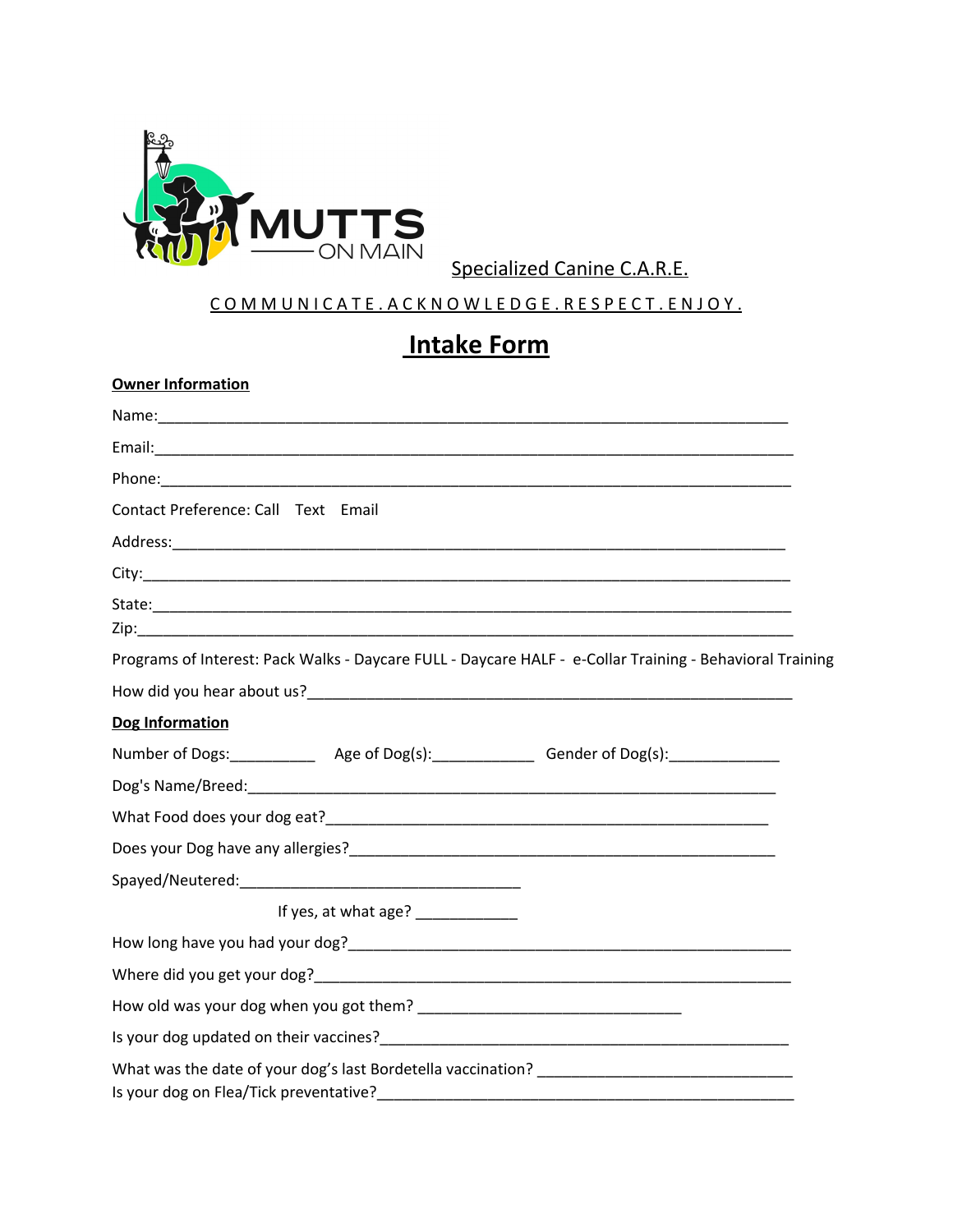

#### **\*Vet Information**

| Vet Name: 2008. 2008. 2009. 2010. 2010. 2010. 2010. 2010. 2010. 2010. 2010. 2010. 2010. 2010. 2010. 2010. 2010 |
|----------------------------------------------------------------------------------------------------------------|
| Address:                                                                                                       |
|                                                                                                                |
| Phone:                                                                                                         |

### *\* Please attach vaccination records \**

#### *Rabies, Distemper/Parvo Virus, Bordetella, and Canine Influenza (H3N8 & H3N2) are required vaccinations. If your dog needs updated vaccinations, please make arrangements no less than 10 days before their stay.*

\*In the event that we can not get a hold of the client in the case of an emergency, how much money

are we authorized to spend on the owner's behalf at the veterinary or emergency clinic?:

By signing and entering into this agreement, the Owner certifies their dog(s) is in healthy condition and all the information provided to Mutts On Main, LLC is true, correct, and provided with full disclosure. Owner is aware services will be provided primarily at the business address, 235 Main Road, Montville, NJ 07045. However, services may also include travel as necessary to acclimate the dog to certain situations, people and places, or in any other instance where travel is necessary to the training routine or the schedule set forth by the Trainer. Unvaccinated puppies are at risk of exposure to diseases.

Owner understands the intent of services provided by Mutts On Main, LLC and that while themselves or their dog is on the premises or in public, it is not without risk and even with great care in monitoring interactions, injuries can happen. Owner hereby agrees to absolve and hold harmless any and all parties connected with the services being provided in any way, singly or collectively, from and against and blame and liability for any injury, misadventure, harm, loss, inconvenience or damage hereby suffered or sustained as a result of participation in any services or activities therewith or while on premises or in training. In the event of serious illness or injury, Owner consents to and assume all financial obligations for services rendered and if unreachable allow Trainer to act in the best interest of the dog.

In no way is the development of a new behavior a result of the training tools or techniques used while at Mutts on Main, LLC. Use of all tools is at the discretion of the trainers and is done so for the overall safety and wellbeing of all dogs in our care. Leashes will be provided by Mutts on Main, LLC. The owner understands and hereby acknowledges that Mutts on Main, LLC is not responsible or liable for any personal items such as, but not limited to, collars, leashes, coats, toys, food, or food accessories. It is the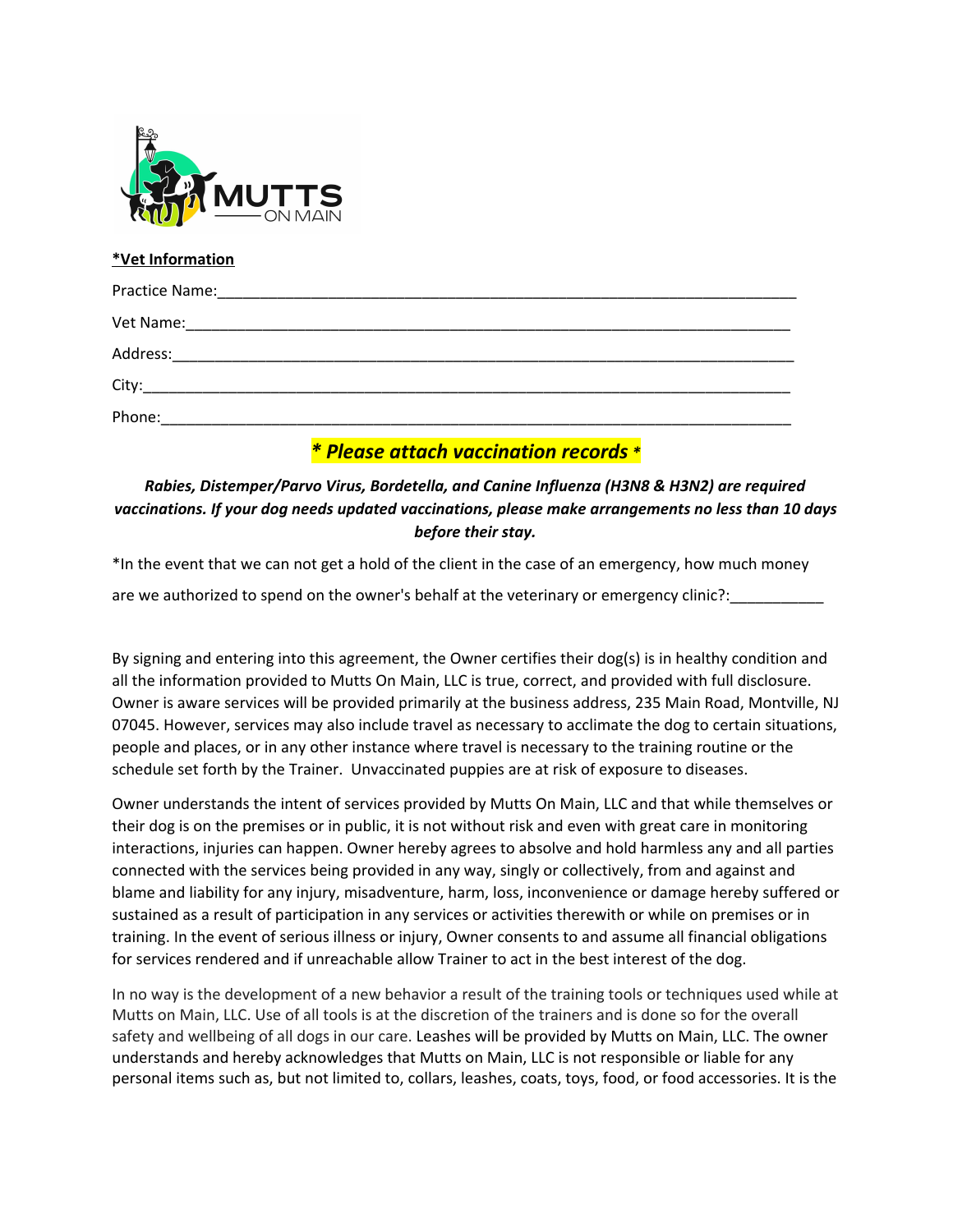recommendation of Mutts on Main, LLC to remove any personal items, i.e. prong collars, choke collars, clip leads, etc. deemed unnecessary for services before services are rendered.

#### **Payment Information**

| *Credit Card Information: (Circle One) VISA MASTERCARD DISCOVER |  |
|-----------------------------------------------------------------|--|
|                                                                 |  |
|                                                                 |  |
|                                                                 |  |
| *CVV:                                                           |  |

Training appointments which are cancelled with less than 48 hours notification may be subject to a \$100.00 cancellation fee.

I/we the undersigned, being of lawful age, by affixing my/our signatures indemnify and to hold harmless Mutts on Main LLC, its officers, employees, agents, from and against any and all liability claims, actions, causes of act damages, cost, loss of services, expenses and compensation for all negligent passive arising out of or in any way connected or related to pet care. I/we understand by affixing my signature to this release that I/we do assume all *risks.*

\*Owner Signature:\_\_\_\_\_\_\_\_\_\_\_\_\_\_\_\_\_\_\_\_\_\_\_\_\_\_\_\_\_\_\_\_\_\_\_\_\_\_\_\_\_\_\_\_\_\_\_\_\_\_\_\_\_\_\_\_\_\_\_\_\_\_\_\_\_\_

Employee Signature:\_\_\_\_\_\_\_\_\_\_\_\_\_\_\_\_\_\_\_\_\_\_\_\_\_\_\_\_\_\_\_\_\_\_\_\_\_\_\_\_\_\_\_\_\_\_\_\_\_\_\_\_\_\_\_\_\_\_\_\_\_\_\_

 $\textsf{Date:}\_\_$ 

\*required

**Please include any additional comments on the reverse side of this paper.**